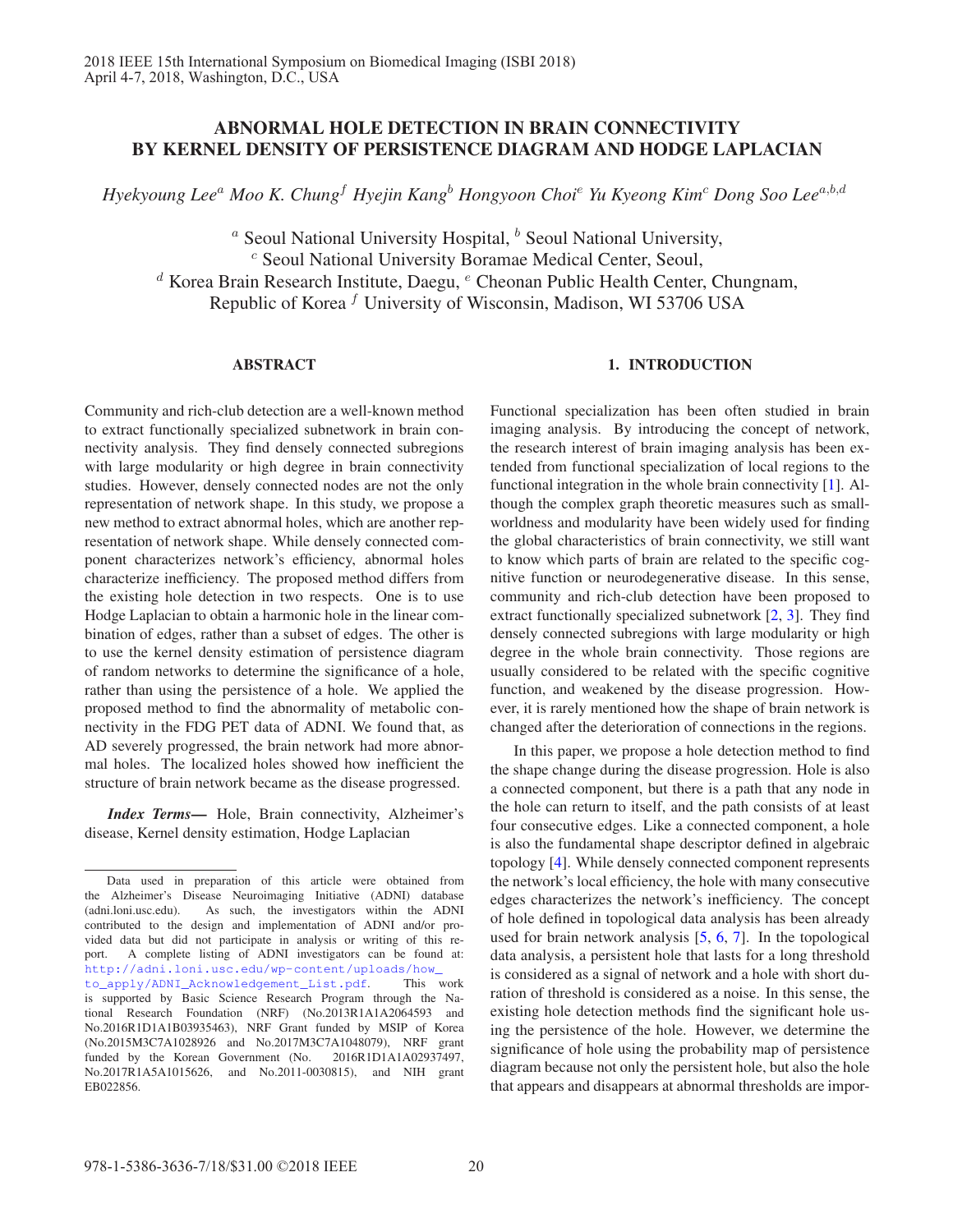tant to determine the shape of brain network. The kernel density estimation is used for obtaining the probability map of persistence diagram.

The proposed method finds a harmonic hole represented by the weighted sum of edges based on Hodge Laplacian [8, 5], while the existing method usually finds a hole in the binary representation of edges, i.e., a subset of edges [6, 7, 9]. The weights of the harmonic hole are proportional to the contribution of edges to the hole. Moreover, while the existing method can not find the unique representation of a hole, i.e., there are many other possible subsets of edges for representing a hole, the harmonic hole method finds the unique representation of a hole. In experiments, the proposed method was applied to FDG PET data of Alzheimer's disease neuroimaging initiative (ADNI) and showed that the proposed method can find the abnormal shape of network as AD progressed.

#### 2. METHODS

## 2.1. Network construction

The ADNI FDG-PET dataset consists of three groups, 181 normal controls (NC), 168 mild cognitive impairment (MCI), and 135 Alzheimer's disease (AD) subjects (Age: 73.7  $\pm$ 5.9, range  $56.1 - 90.1$ ). The MCI group was divided into two groups, 91 stable MCI (sMCI) and 77 progressive MCI (pMCI), depending on whether a subject remained stable or progressed to AD after three years. Details of data sets and preprocessing are in [10]. The whole brain image was parcellated into 94 regions of interest (ROIs) based on automated anatomical labeling (AAL2) except for cerebellum [11]. Each ROI serves as a node and its measurement is obtained by averaging FDG uptakes in the ROI. The distance between two nodes was estimated by the diffusion distance on positive correlations between measurements of two ROIs. The diffusion distance considers an average distance of all direct and indirect paths between two nodes via random walk.

## 2.2. Hole



Fig. 1: Example of Rips complex (a) without a hole and (b) with a hole, represented in two different binary representations. (c) Harmonic hole of (b), represented by the weighted sum of edges.

Suppose that a weighted network  $\mathcal{N}(V, E, L)$  consists of p nodes in a set V and q edges in  $E$ , and an edge distance matrix  $\mathbf{L} \in \mathbb{R}^{p \times p}$ . The entry of  $\mathbf{L} = [l(e_{ij})]$  is the distance of the edge  $e_{ij} \in E$  connecting two nodes  $v_i$  and  $v_j$  ( $v_i, v_j \in$ V). Given a threshold  $\epsilon > 0$ , Rips complex, denoted by  $\mathcal{R}_{\Sigma}(\epsilon)$  is the collection of nodes V edges satisfying  $l(\epsilon)$  $\mathcal{R}_N(\epsilon)$ , is the collection of nodes V, edges satisfying  $l(e)$  <  $\epsilon, e \in E$  and triangles satisfying  $l(e_{ij}), l(e_{jk}), l(e_{ki}) < \epsilon$ ,  $e_{ij}, e_{jk}, e_{ki} \in E, v_i, v_j, v_k \in V$ . When the sequence of thresholds is given by  $\epsilon_0 = 0 \le \epsilon_1 \le \epsilon_2 \le \cdots$ , the sequence<br>of Rins complexes is estimated by  $R_{\mathcal{N}}(\epsilon_0) \subset R_{\mathcal{N}}(\epsilon_1) \subset$ of Rips complexes is estimated by  $\mathcal{R}_N(\epsilon_0) \subseteq \mathcal{R}_N(\epsilon_1) \subseteq$  $\mathcal{R}_N(\epsilon_2) \subseteq \cdots$ . This procedure is called the Rips filtration [4].

**Definition 1.** Holes in  $\mathcal{R}_N(\epsilon)$  is a subset  $H \subseteq E$  where con*secutive edges form a cycle, but are not a boundary of any consecutive triangles (See Fig. 1) [9]. The number of holes*  $in \mathcal{R}_N(\epsilon)$  *is* the first Betti number, *denoted as*  $\beta_1$ *.* 

Definition 2. *If a hole appears at the threshold* ξ *and disappears at*  $\tau$  ( $0 \le \xi \le \tau < \infty$ ), *it is encoded into a 2dimensional point*  $t = (\xi, \tau) \in \mathbb{R}^2$ . *Given weighted network*  $\mathcal{N}(V, E, L)$ *, if* m *holes appear and disappear during the filtration of*  $N$ *, they are represented by a set of m points*  $P = \{t_1, \ldots, t_m\}$ . *The scatter plot of* P *is called a* persistence diagram (PD) *of* N [9]. Because  $\xi_i \geq \tau_i$  for  $\forall i$ , the *points are always in the upper regions of the diagonal line*  $y = x \text{ in } \mathbb{R}^2$ .

#### 2.3. Kernel density estimation of persistence diagram

Let  $u_1, \ldots, u_m \in \mathbb{R}^2$  be an independent, identically distributed random sample from an unknown density p. Kernel density estimation can be expressed as

$$
\hat{p}_m(u) = \frac{1}{mh^2} \sum_{i=1}^m K\left(\frac{u - u_i}{h}\right),\,
$$

where  $K : \mathbb{R}^2 \to \mathbb{R}$  is a smooth kernel function and  $h > 0$  is the smoothing bandwidth that controls the amount of smoothing. The kernel function should satisfy two requirements, normalization  $\int_{-\infty}^{\infty} K(u) du = 1$  and symmetry  $K(-u) = K(u)$ for all  $u$ .

Since a point  $t = (\xi, \tau)$  in a persistence diagram is bounded by  $\xi, \tau > 0$  and  $\xi < \tau$ , we cannot directly apply the traditional kernel function. Thus, we transform  $t = (\xi, \tau)$ to  $u(t) = (v(t), w(t)) = (-\log(\tau + \xi), -\log(\tau - \xi))$  on *the entire real plane*. The function u is *one-to-one transformation*. The Jacobian of the transformation function  $u$  is

$$
\left|\frac{\partial(v,w)}{\partial(\xi,\tau)}\right| = \left|\begin{array}{cc} \frac{\partial v}{\partial \xi} & \frac{\partial v}{\partial \tau} \\ \frac{\partial w}{\partial \xi} & \frac{\partial w}{\partial \tau} \end{array}\right| = \left|\begin{array}{cc} -\frac{1}{\tau+\xi} & -\frac{1}{\tau+\xi} \\ \frac{1}{\tau-\xi} & -\frac{1}{\tau-\xi} \end{array}\right| = \frac{2}{(\tau+\xi)(\tau-\xi)}.
$$
\nThen, we can write the **kernel density of**  $\tau$  **consistency diagram**

Then, we can write the kernel density of persistence diagram\n
$$
|2(\mu, \mu)|
$$

$$
\hat{p}(t) = \hat{p}_m(u) \left| \frac{\partial(v, w)}{\partial(\xi, \tau)} \right| \tag{1}
$$

$$
= \left(\frac{1}{mh^2}\sum_{i=1}^m K\left(\frac{u(t)-u_i(t)}{h}\right)\right)\frac{2}{(\tau+\xi)(\tau-\xi)}.
$$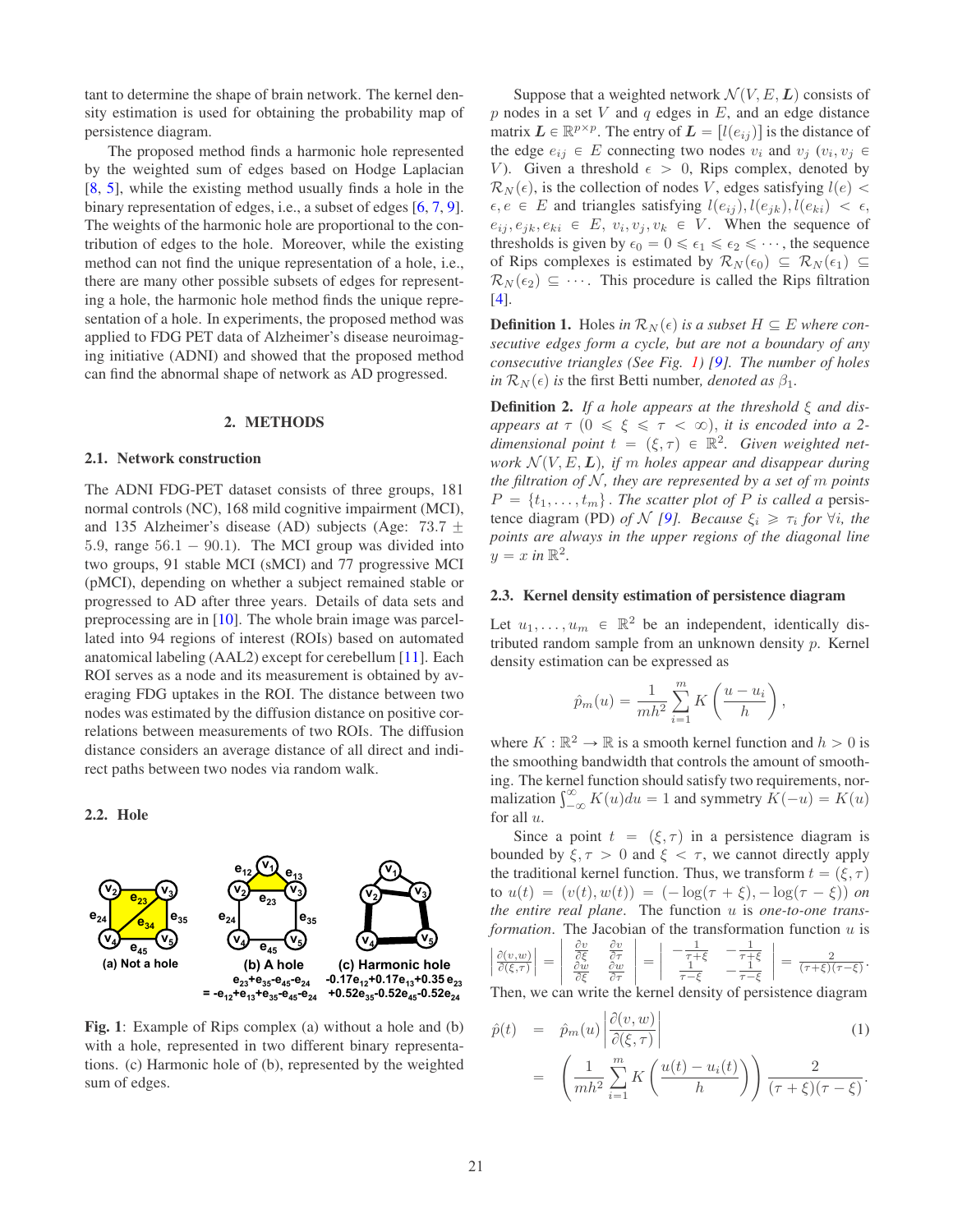We use the student's t-distribution for the kernel  $K$  because it is more robust to errors with heavier trails than normal distributions

Definition 3. *Given* N *random weighted networks, we can obtain* N persistence diagrams,  $P_1, \ldots, P_N$ , and the corresponding kernel density  $\hat{p}_1, \ldots, \hat{p}_N$  in (1). Then, the proba*bility density of persistence diagram is estimated by the aver*age kernel density map  $\bar{p} = \frac{1}{N} \sum_{i=1}^{N} \hat{p}_i$ . If the birth and death of a hole is in the region of significance level  $\leq 05$  in  $\bar{n}$ , we *of a hole is in the region of significance level*  $\lt$  .05 *in*  $\bar{p}$ *, we call it an* abnormal hole *of which birth and death are rarely found in random networks.*

## 2.4. Hodge Laplacian for hole localization

Since the boundary of an edge is two nodes, we denote an edge by  $e^i = v_1^i - v_2^i$ . If two edges  $e^i = v_1^i - v_2^i$  and  $e^j = v_1^j - v_2^j$  have common node with the same orientation, i.e.,  $v_1^i = v_1^j$  or  $v_2^i = v_2^j$ , we say that  $e^i$  and  $e^j$  are lower adjacent with similar orientation, denoted as  $e^i \rightarrow e^j$ . If they have common node with different orientation, i.e.,  $v_1^i = v_2^j$ or  $v_2^i = v_1^j$ , we say that they are lower adjacent with dissimilar orientation, denoted as  $e^i$   $\sim$   $e^j$ . If two edges  $e_i$  and  $e_j$ belong to the same triangle, we say that they are upper adjacent, denoted as  $e_i \smile e_j$ . The number of triangles to which  $e_i$ belongs is denoted as  $d_u(e_i)$ .

**Definition 4.** Suppose that Rips complex  $\mathcal{R}_N(\epsilon)$  has the or*dered edges,*  $e^1, \ldots, e^q$ . The first Hodge Laplacian  $\boldsymbol{H}_1(\epsilon)$   $\in$  $\mathbb{R}^{q \times q}$  *is defined by* 

$$
[\boldsymbol{H}_1(\epsilon)]_{ij} = \begin{cases} d_u(e_i) + 2 & i = j, \\ 1 & i \neq j, \sim (e_i \sim e_j), e_i \sim e_j, \\ -1 & i \neq j, \sim (e_i \sim e_j), e_i \sim e_j, \\ 0 & otherwise, \end{cases} \tag{2}
$$

*where*  $\sim$  (·) *is 1 if* (·) *is 0, and 0 if* (·) *is 1 [8, 5]. The number of zero eigenvalues of*  $H_1$  *is equal to the number of holes*  $\beta_1$  $\ln R_N(\epsilon)$ . The corresponding null eigenvectors is called the *harmonic holes.*

Let a hole  $t = (\xi, \tau)$  is abnormal. If we choose  $\epsilon$  in  $[\xi, \tau]$ , the null eigenvectors of  $H_1(\epsilon)$  include the harmonic hole of  $\tilde{t}$ . While  $t$  is a subset of edges, the harmonic hole is the weighted sum of edges (See Fig. 1). If  $H_1(\epsilon)z = 0$ , the harmonic hole<br>is represented by  $\sum_{i=1}^{q} z_i e_i$ , where  $z = [z_i]$ . The absolute is represented by  $\sum_{i=1}^{q} z_i e_i$ , where  $z = [z_i]$ . The absolute value  $|z_i|$  is proportional to the contribution of  $e_i$  to the hole. If it is large, the edge is an unique path on the hole. Otherwise, alternative paths exist on the hole. To find the harmonic hole of t, we estimate  $H_1(\epsilon_1)$ ,  $H_1(\epsilon_2)$ , and  $H_1(\epsilon_3)$  for  $\xi = \epsilon_1$  $\epsilon_2 < \epsilon_3 = \tau$  and find their common null eigenvector.

## 3. RESULTS

We generated 5000 random networks in a group by permutations and estimated the kernel density of persistence diagram



Fig. 2: Kernel density of persistence diagram of (a) NC, (b) sMCI, (c) pMCI, and (d) AD. 27, 26, 25, and 35 holes are plotted by blue dots in (a) NC, (b) sMCI, (c) pMCI, and (d) AD, respectively. Three holes  $t_1$ ,  $t_2$  and  $t_3$  in (c) pMCI and (d) AD were significant ( $p < .05$ ).  $t_4$  is the hole with the smallest p value in sMCI.  $t_4$  and three abnormal holes are shown in Fig. 3.

in Definition 3. The kernel density of persistence diagram of NC, sMCI, pMCI, and AD were shown in Fig. 2. 27, 26, 25, and 35 holes were found in NC, sMCI, pMCI, and AD, respectively. The blue and red dots represented holes and abnormal holes, respectively. Among them, only pMCI and AD had an abnormal hole ( $p < .05$ ).  $t_1$  was an abnormal hole of pMCI and  $t_2$  and  $t_3$  were that of AD. The duration of the hole  $t_3$  was not persistent enough, however, it was selected as an abnormal hole by the proposed method. To see the hole structure of sMCI, we chose  $t_4$  in (b) which has the smallest p value in sMCI ( $p = 0.122$ ).  $t_1, \ldots, t_4$  are shown in Fig. 3.

## 4. DISCUSSION AND CONCLUSIONS

The brain regions of NC and sMCI may be well-connected to each other because there was no abnormal hole in NC and sMCI. pMCI and AD had similar abnormal hole where the connections between two large modules, the frontosubcortical and parieto-occipital regions, were disturbed by right interior, middle, superior temporal gyrus (ITG, MTG, STG), right supplementary motor area (SMA), posterior cingulate cortex (PCC) and paracentral lobule (PCL). The results show that the abnormal hole was found in the functional connectivity when AD severely progressed. By the localization of abnormal holes, we can see how the shape of network after the deterioration of brain. However, further discussion is needed on the biological meaning of abnormal holes. We